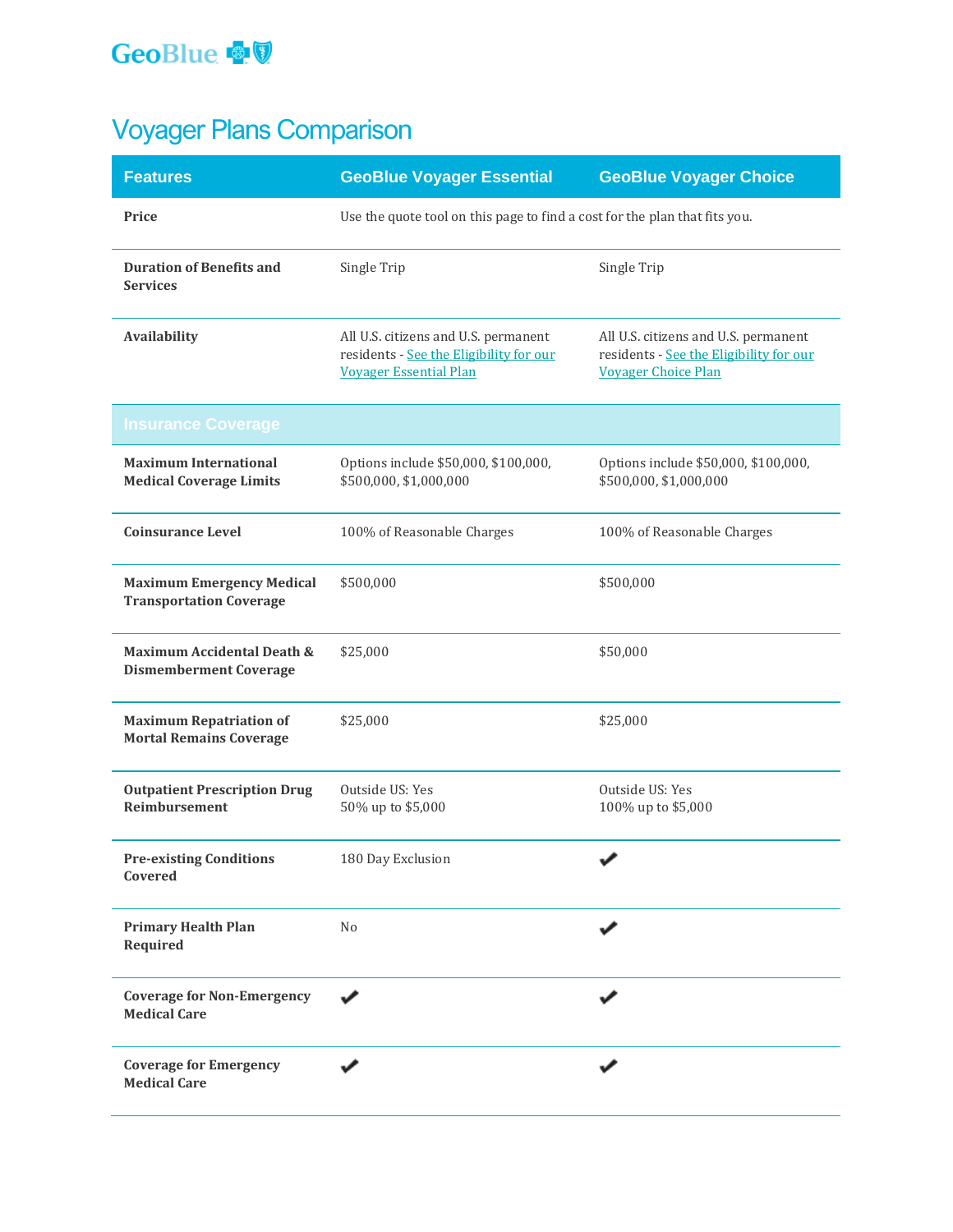| <b>Features</b>                                                           | <b>GeoBlue Voyager Essential</b>                                                                            | <b>GeoBlue Voyager Choice</b>                                                    |  |
|---------------------------------------------------------------------------|-------------------------------------------------------------------------------------------------------------|----------------------------------------------------------------------------------|--|
| <b>Deductible</b>                                                         | Options include \$0, \$100, \$250, \$500<br>per insured Person per policy period                            | Options include \$0, \$100, \$250, \$500<br>per insured Person per policy period |  |
| <b>Baggage &amp; Personal Effects</b><br>Coverage*                        | Maximum benefit of \$500 per Trip Period and limited to \$100 maximum benefit<br>per bag or Personal Effect |                                                                                  |  |
| <b>Post Departure Trip</b><br><b>Interruption Transportation*</b>         | Maximum benefit of \$1,000 per Trip Period                                                                  |                                                                                  |  |
| <b>Post Departure Trip</b><br><b>Interruption Quarantine</b><br>Coverage* | Lodging & Incidentals Maximum<br>benefit of \$25 per day, up to 10 days                                     | Lodging & Incidentals Maximum<br>benefit of \$50 per day, up to 10 days          |  |
| Details, Exclusions and<br><b>Limitations</b>                             | <b>Plan Description</b>                                                                                     | <b>Plan Description</b>                                                          |  |
| <b>Global Health and Safety Resources</b>                                 |                                                                                                             |                                                                                  |  |
| <b>Doctor Search</b>                                                      |                                                                                                             |                                                                                  |  |
| <b>Destination Health and</b><br><b>Security Information</b>              |                                                                                                             |                                                                                  |  |
| <b>GeoBlue Drug Translation</b><br>Guide                                  |                                                                                                             |                                                                                  |  |
| <b>Medical Term and Phrase</b><br><b>Translation Databases</b>            |                                                                                                             |                                                                                  |  |
| <b>Health and Security News</b><br><b>Alerts</b>                          |                                                                                                             |                                                                                  |  |
| <b>Additional Benefits</b>                                                |                                                                                                             |                                                                                  |  |
| <b>Toll Free Telephone Access to</b><br><b>All Services</b>               |                                                                                                             |                                                                                  |  |
| 24 hours / 7 days Global<br><b>Medical Assistance</b>                     |                                                                                                             |                                                                                  |  |